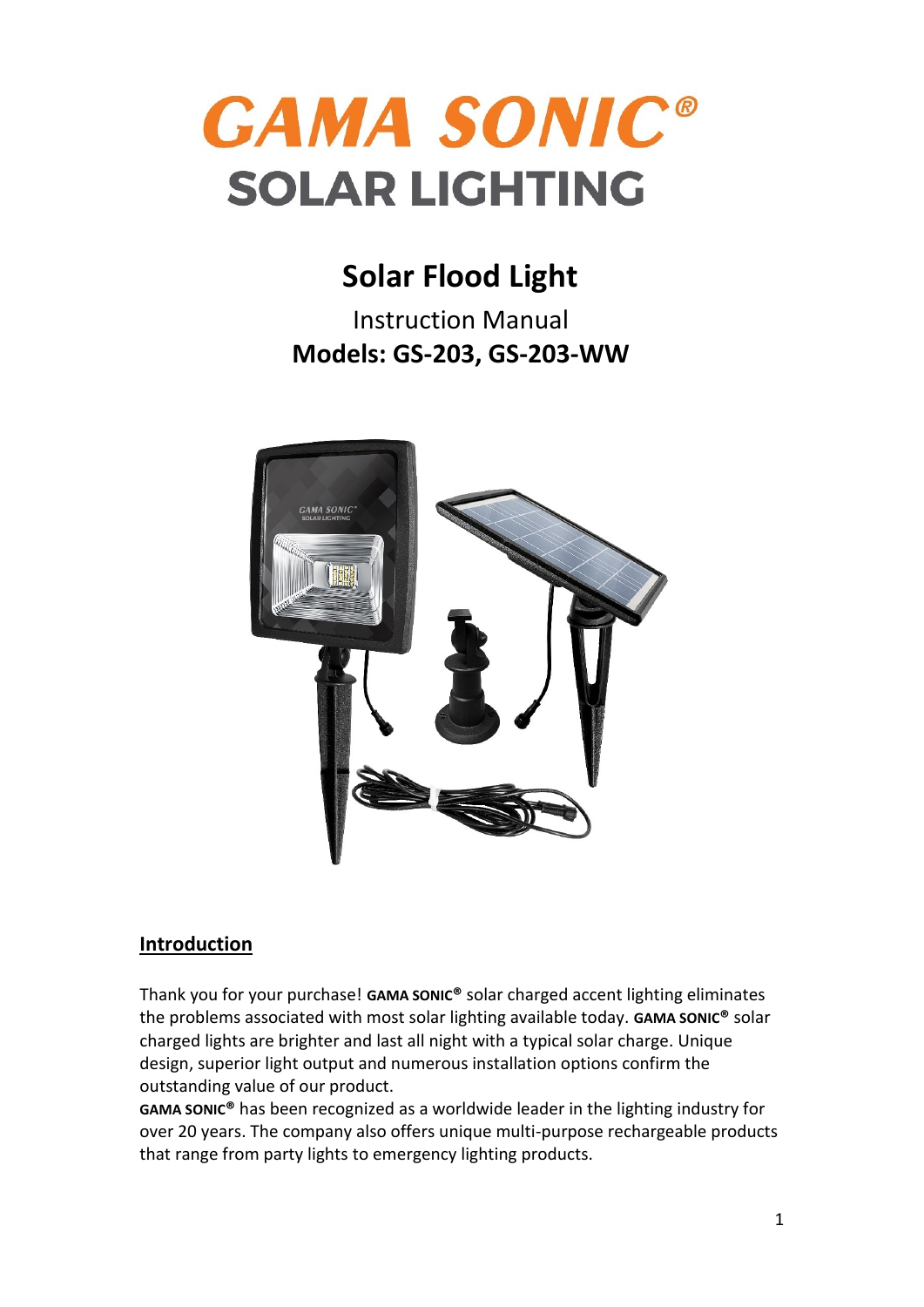#### **Technical Assistance/Warranty Claims/Replacement Parts**

Toll Free Number: **+1-800-835-4113** (only within the US) or<http://www.gamasonic.com/support> Visit our website or download the latest version of your instruction manual: [www.gamasonic.com](https://gamasonic.com/) or [www.gamasonic.com/user-guides](file:///C:/Users/PM/AppData/Local/Microsoft/Windows/Temporary%20Internet%20Files/Content.Outlook/W5KHCU4N/www.gamasonic.com/user-guides)

**Please read the instruction manual carefully to obtain the best results from your purchase.**

**WARNING**: GAMA SONIC® Light bulbs are built and designed for Gama Sonic products only. They are not designed to be used in other electrical sockets. For the same reason, regular AC and/or Low Voltage bulbs cannot be used in Gama Sonic products.

### **Solar Light Location**

For optimum light duration throughout the night, it is very important to mount your solar panel in a spot where it receives maximum amount of direct sunlight throughout the day. The solar light must be charged in full sun for two days in the "ON" position for the best results.

**NOTE**: The following steps are for reference only. Consult your local hardware store for the best installation method for your chosen surface.

## **Assembly Instructions**

### **Solar Light & Solar Panel Assembly**

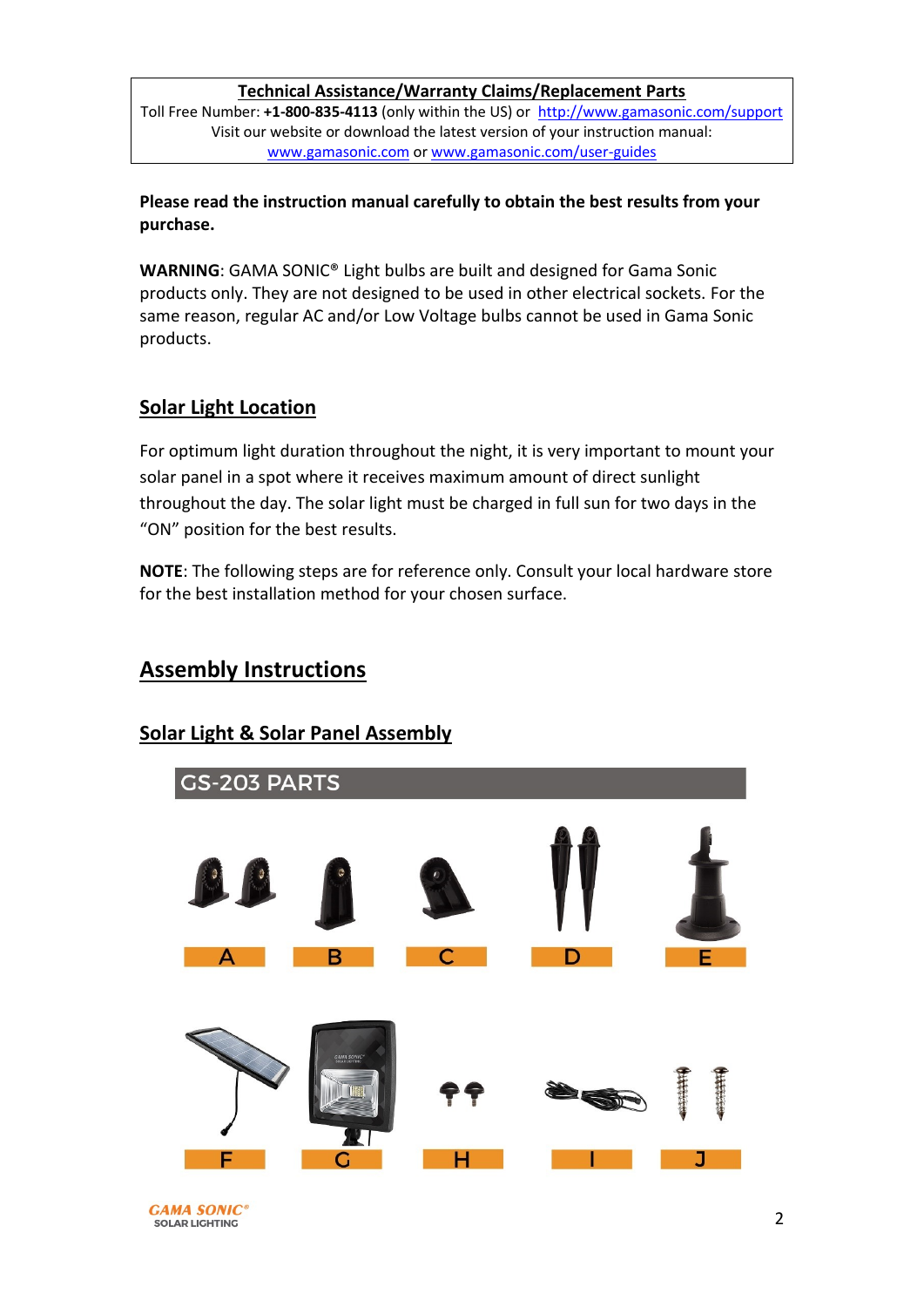Our GS-203 model boasts multiple installation options. These instructions will explain how to assemble the different pieces to each other. Please use this as a guide and choose the mounting option/combination that works best for your situation.

#### **Step 1. Mounting Bases to lamp and/or solar panel**

This product comes with two stake mounts (Part D) and one flat mount (part E). Choose the one(s) that fit best for your desired mounting location.



**1.**Attach Part A to Part D or E **(Fig. 1)** and secure by screwing Part H clockwise into the threaded section.

**2.**Next, Part A can be attached to Part F **(Fig. 2)** or G **(Fig. 3)** by sliding the tapered end of the wedge into the groove at the bottom of the lamp or solar panel. **NOTE:** Push the part into the groove firmly so it does not easily slide out.

**3.**You can adjust the angle of the completed assembly by loosening the screw (Part H) and tilting the product to the desired angle. Re-tighten Part H to secure product in the new position.



**4.**If you plan to attach one of the mounting bases to both the lamp and solar panel, repeat steps 1-3 to have a mount for each of Part F and G.

**5.**If using Part E, drill two holes into your mounting location using the base as a template. Secure the base using the hardware in the package (Part J)

**6.** If using Part D, firmly insert the stake into the ground of the desired location.



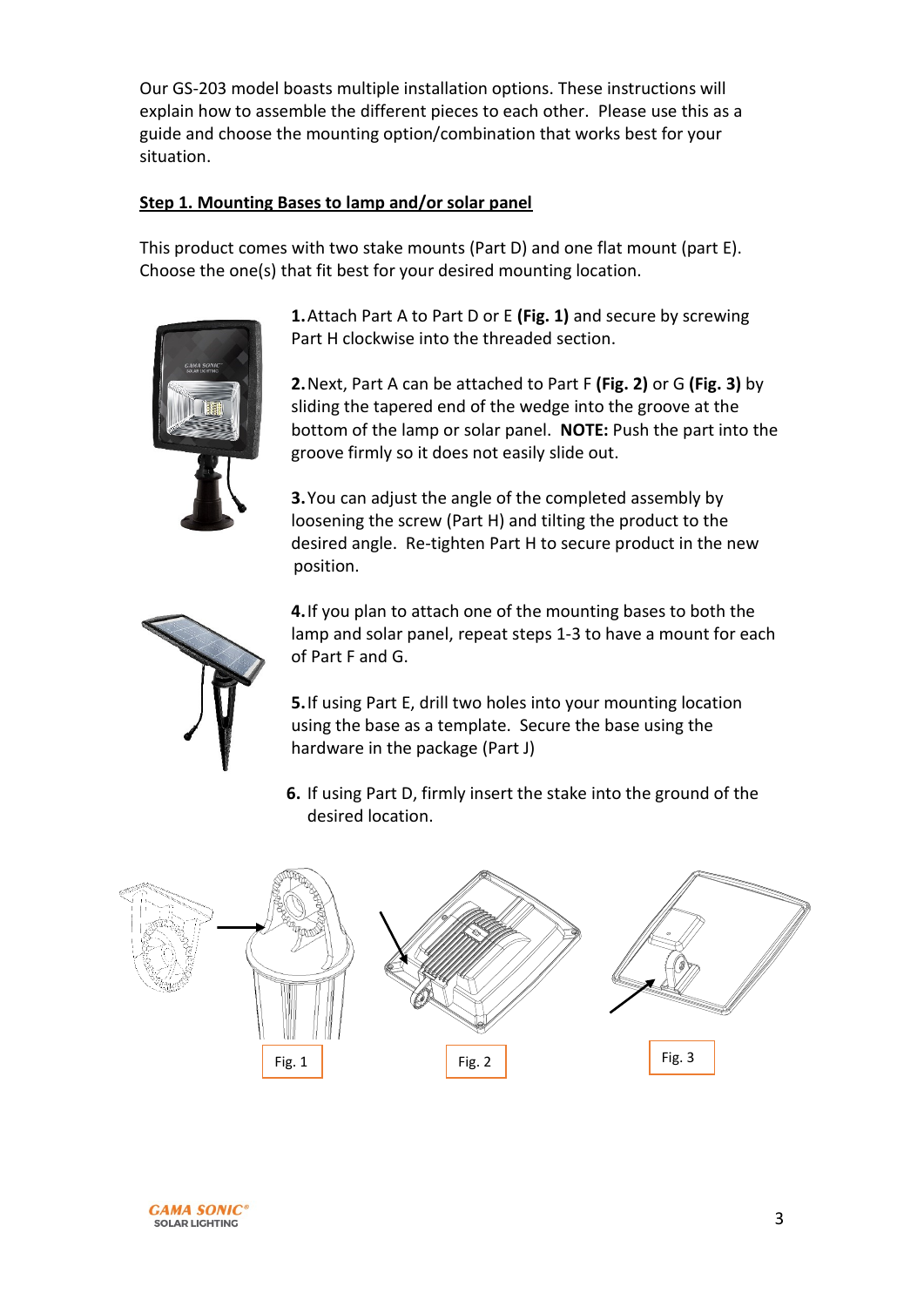**7.** Connect the solar panel and the lamp head cords together and secure using the screw connector**.** An extension cord is included and can be used to mount the solar panel further away from the lamp. **(Fig. 4)**



#### **Step 2. Mounting Solar Panel to Lamp**

This product has the option of mounting the solar panel directly to the lamp in either a forward or rear facing direction. Please follow the below steps if you desire the panel to be attached to the lamp.

**1. Mounting with solar panel facing the same direction as the lamp.**



- **a.** Insert Part C into the groove at the bottom of Part F with the tapered end of the wedge going into the panel **(Fig.5 & Fig. 6)**. **NOTE:** Push the part into the groove firmly so it does not easily slide out.
- **b.** Attach Part B to Part C **(Fig. 7)** and secure with screw cap (Part H).
- **c.** Insert Part B into the groove at the top of Part G **(Fig. 8)** with the tapered end of the wedge going into the lamp. **NOTE:** Push the part into the groove firmly so it does not easily slide out.
- **d.** You can adjust the angle of the completed assembly by loosening the screw (Part H) and tilting the product to the desired angle. Re-tighten Part H to secure product in the new position.
- **e.** Connect the solar panel and the lamp head cords together and secure using the screw connector**. (Fig. 8)**



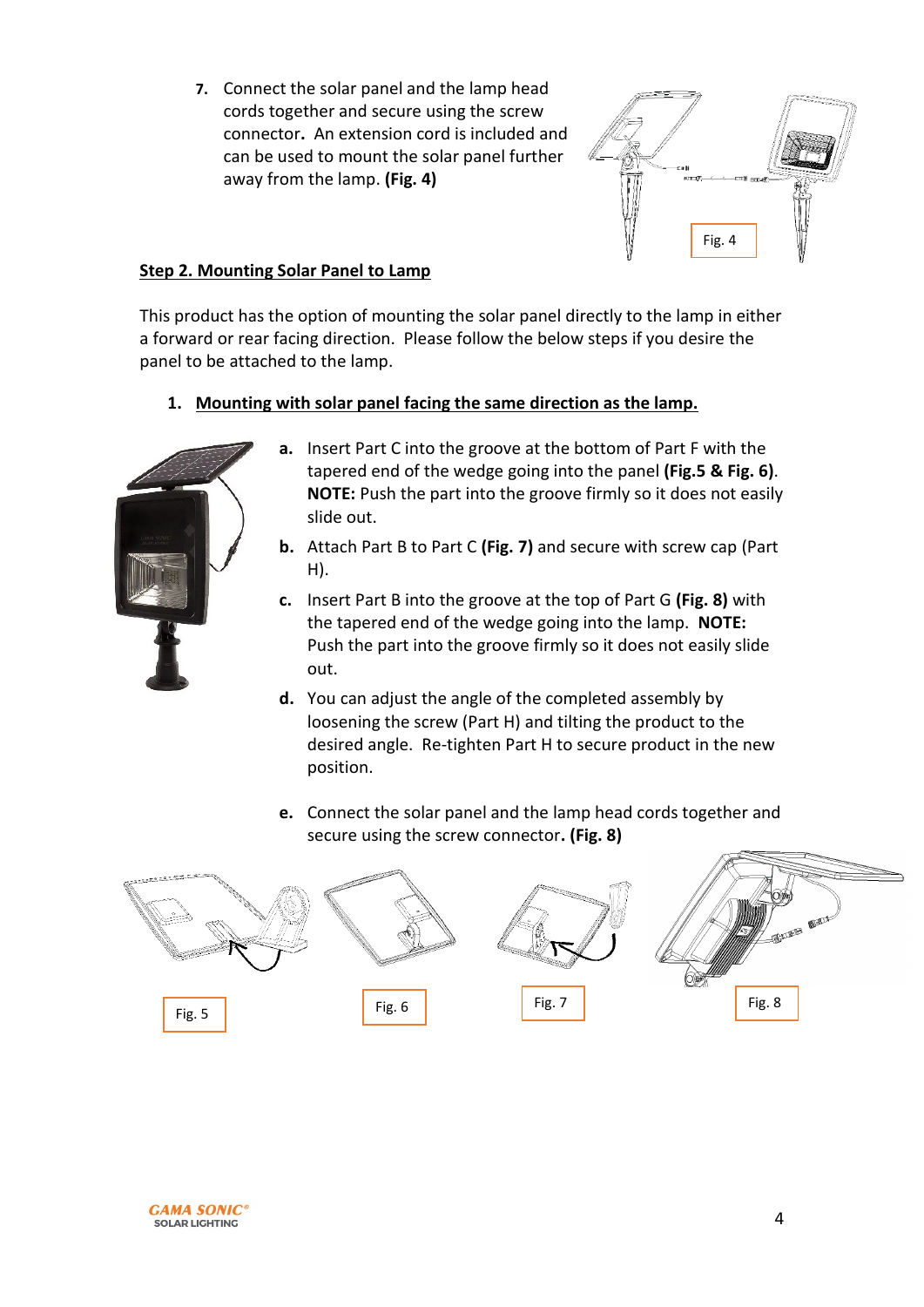#### **2. Mounting with solar panel facing the opposite direction as the lamp.**



- **a.** Insert Part A into the groove at the bottom of Part F with the tapered end of the wedge going into the lamp **(Fig.9)**. **NOTE:** Push the part into the groove firmly so it does not easily slide out. **(Fig.10)**
- **b.** Attach Part A to Part C and secure with screw cap (Part H). **(Fig. 11)**
- **c.** Insert Part C into the groove at the top of Part G with the tapered end of the wedge going into the panel **(Fig. 8). NOTE:** Push the part into the groove firmly so it does not easily slide out.
- **d.** You can adjust the angle of the completed assembly by loosening the screw (Part H) and tilting the product to the desired angle. Re-tighten Part H to secure product in the new position.
- **e.** Connect the solar panel and the lamp head cords together and secure using the screw connector**. (Fig. 11)**



Replacement batteries are available at [www.gamasonic.com](http://www.gamasonic.com/) or via our Toll-free number: +1-800-835-4113

### **Operation Instructions**

- 1. Connect the wire from the solar panel to the lamp and secure with the threaded cap on the wire. **NOTE:** an extension cable is included (Part I) for use when the solar panel is mounted separately from the lamp.
- 2. Turn the external operation switch to the Low or High position **(Fig 12)**. according to your preferences:
	- a. Low: For softer light and longer duration.
	- b. High: For brighter light output and shorter duration.
- 3. The solar lamp will automatically operate at dusk.